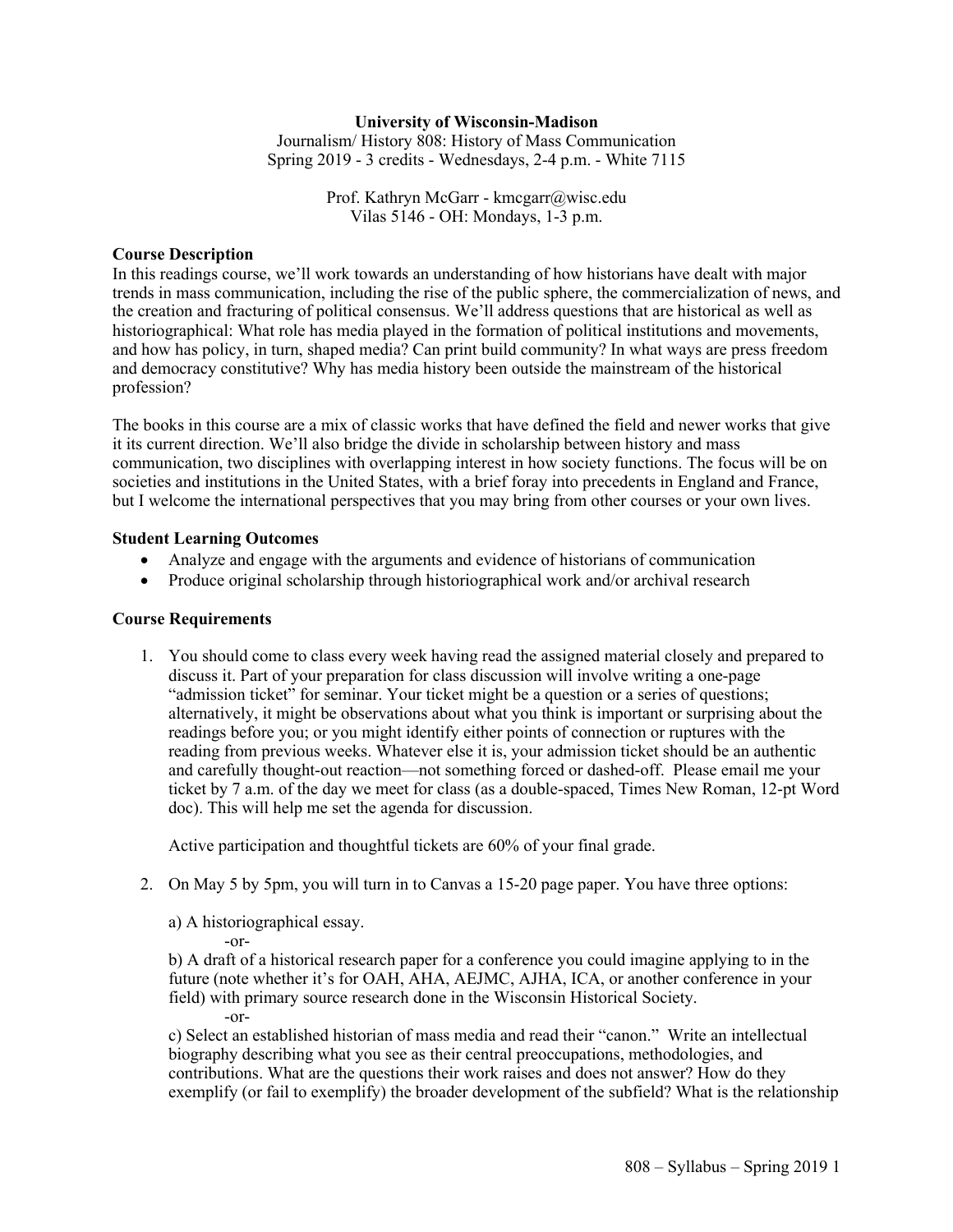between earlier and later work? Note that in order for this exercise to be successful, you will need to select someone who has written at least two books and several articles in the field.

Your paper is 40% of your final grade.

Please submit to Canvas a one-page proposal for your paper by Friday, April 5 at 5pm.

# **Academic Integrity**

By enrolling in this course, each student assumes the responsibilities of an active participant in UW-Madison's community of scholars in which everyone's academic work and behavior are held to the highest academic integrity standards. Academic misconduct compromises the integrity of the university. Cheating, fabrication, plagiarism, unauthorized collaboration and helping others commit these acts are examples of academic misconduct, which can result in disciplinary action. This includes but is not limited to failure on the assignment/course, disciplinary probation or suspension. Substantial or repeated cases of misconduct will be forwarded to the Office of Student Conduct  $\&$  Community Standards for additional review. For more information, refer to studentconduct.wiscweb.wisc.edu/academic-integrity/.

This class will follow university guidelines concerning scholastic misconduct and grievance procedures. You should all know what plagiarism is — using someone else's words, design or thoughts in your own work. This involves cutting and pasting material from others, using images for which you don't have the rights, taking from stories or papers written by other students or writers, or fabricating material. Your work should only include your own writing, paraphrased material or direct quotes from sources. If you have questions about plagiarism or whether what you're doing is wrong, please ask. You will not be punished for asking, but you will be disciplined for plagiarism.

## **Accommodations for Students With Disabilities**

University of Wisconsin-Madison supports the right of all enrolled students to a full and equal educational opportunity. The Americans with Disabilities Act (ADA), Wisconsin State Statute (36.12), and UW-Madison policy (Faculty Document 1071) require that students with disabilities be reasonably accommodated in instruction and campus life.

Reasonable accommodations for students with disabilities is a shared faculty and student responsibility. Students are expected to inform me of their need for instructional accommodations by the end of the third week of the semester, or as soon as possible after a disability has been incurred or recognized. I will work either directly with you or in coordination with the McBurney Center to identify and provide reasonable instructional accommodations. Disability information, including instructional accommodations as part of a student's educational record, is confidential and protected under FERPA. For more information about accommodations and related services, visit the McBurney Disability Resource Center (www.mcburney.wisc.edu).

## **Diversity and Inclusion**

Diversity is a source of strength, creativity and innovation for UW-Madison. We value the contributions of each person and respect the profound ways their identity, culture, background, experience, status, abilities and opinion enrich the university community. We commit ourselves to the pursuit of excellence in teaching, research, outreach and diversity as inextricably linked goals. The University of Wisconsin-Madison fulfills its public mission by creating a welcoming and inclusive community for people from every background – people who as students, faculty and staff serve Wisconsin and the world. (diversity.wisc.edu)

# **Credit Standards (3 Credits)**

The credit standard for this course is met by an expectation of a total of 145 hours of student engagement with the course learning activities.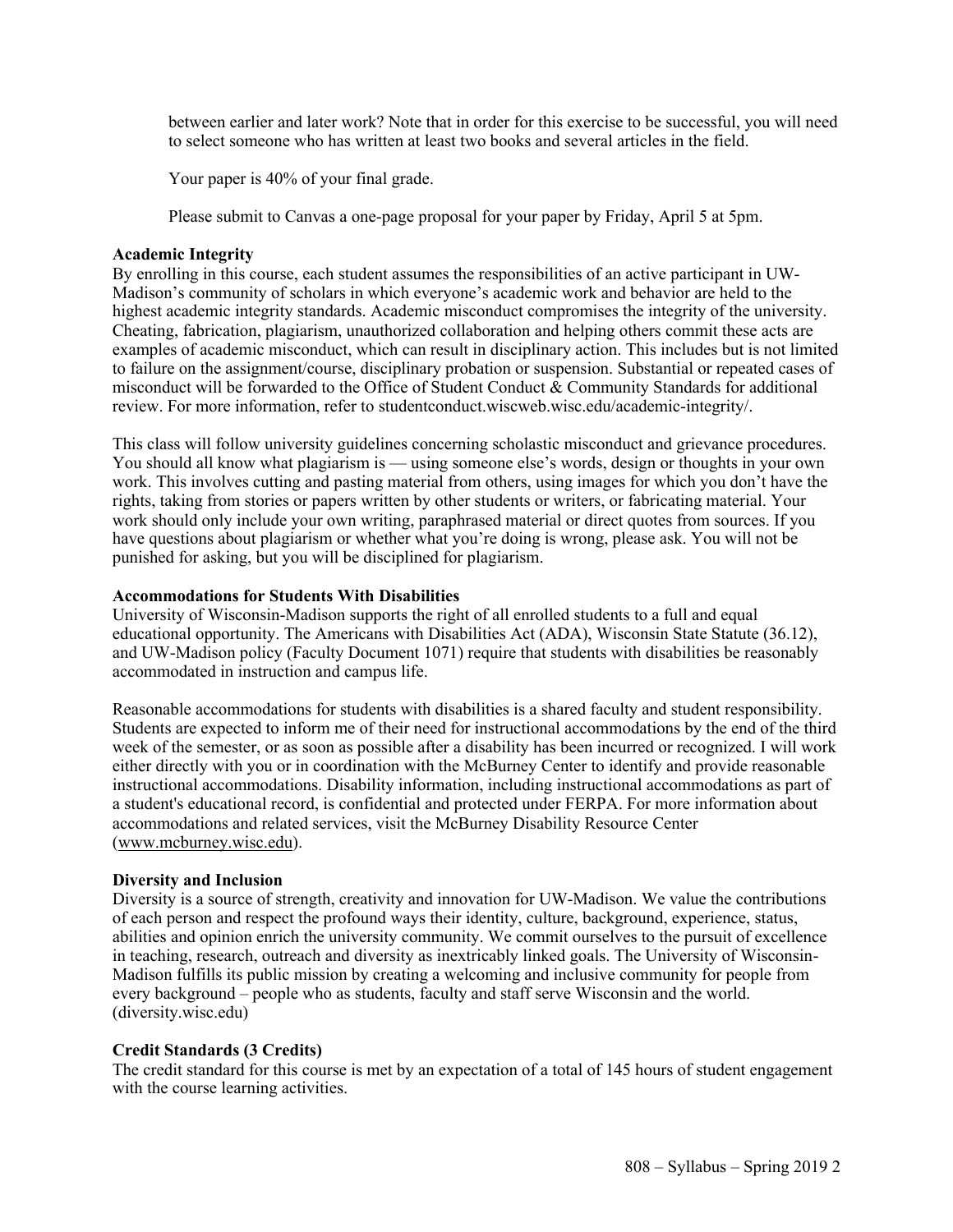# **Course Readings and Schedule**

These books are available for purchase at the university bookstore, and most you should be able to find used on Amazon. They're also on reserve at the Journalism Reading Room (2130 Vilas Hall), or are available in full online through UW Library.

Books, listed in the order in which you need them:

- Elizabeth Eisenstein, *The Printing Revolution in Early Modern Europe: Second Edition* (Cambridge: Cambridge University Press, 2005).
- Paul Starr, *The Creation of the Media: Political Origins of Modern Communications* (New York: Basic Books, 2004).
- David Nord, *Communities of Journalism: A History of American Newspapers and Their Readers* (Urbana: University of Illinois, 2001).
- Julia Guarneri, *Newsprint Metropolis: City Papers and the Making of Modern Americans* (Chicago: University of Chicago Press, 2017).
- T. Jackson Lears, *Fables of Abundance: A Cultural History of Advertising* (New York: Basic Books, 1994).
- Sam Lebovic, *Free Speech and Unfree News: The Paradox of Press Freedom in America* (Harvard University Press, 2016).
- Edward S. Herman and Noam Chomsky, *Manufacturing Consent: The Political Economy of the Mass Media* (Pantheon Books, 1988).
- Wendy Wall, *Inventing the "American Way": The Politics of Consensus from the New Deal to the Civil Rights Movement* (Oxford University Press, 2008).
- Daniel Hallin, *The Uncensored War: The Media and Vietnam* (1986; University of California Press, 1989).
- Matthew Pressman, *On Press: The Liberal Values that Shaped the News* (Harvard University Press, 2018).
- Nicole Hemmer, *Messengers of the Right: Conservative Media and the Transformation of American Politics* (University of Pennsylvania Press, 2016).

\*Articles, individual chapters, and any other supplementary material we need during the semester are on Canvas as PDFs, signified with asterisks in the schedule.

Week 1: Introduction to the History of Mass Communication

| Jan. 23 | *James Carey "The Problem of Journalism History" (1974) and *Michael<br>Schudson, "Introduction" in James Carey: A Critical Reader, Eve Stryker<br>Munson and Catherine A. Warren, eds. (University of Minnesota Press, 1997). |
|---------|--------------------------------------------------------------------------------------------------------------------------------------------------------------------------------------------------------------------------------|
|         | *Allan Nevins, "American Journalism and Its Historical Treatment," Journalism<br><i>Quarterly</i> , 36, no. 4 (December 1, 1959):411-22, 519.                                                                                  |
|         | *John Nerone, "Theory and History," Communication Theory, 3, no. 2 (May<br>1993): 148-57.                                                                                                                                      |
|         | *Margaret A. Blanchard, :The Ossification of Journalism History: A Challenge<br>for the Twenty-First Century," Journalism History, 25, no. 3: (Autumn 1999):<br>$107 - 12.$                                                    |
|         | No edmission tighet due this week, come to the first discussion propered to                                                                                                                                                    |

No admission ticket due this week; come to the first discussion prepared to discuss the articles and chapters listed above.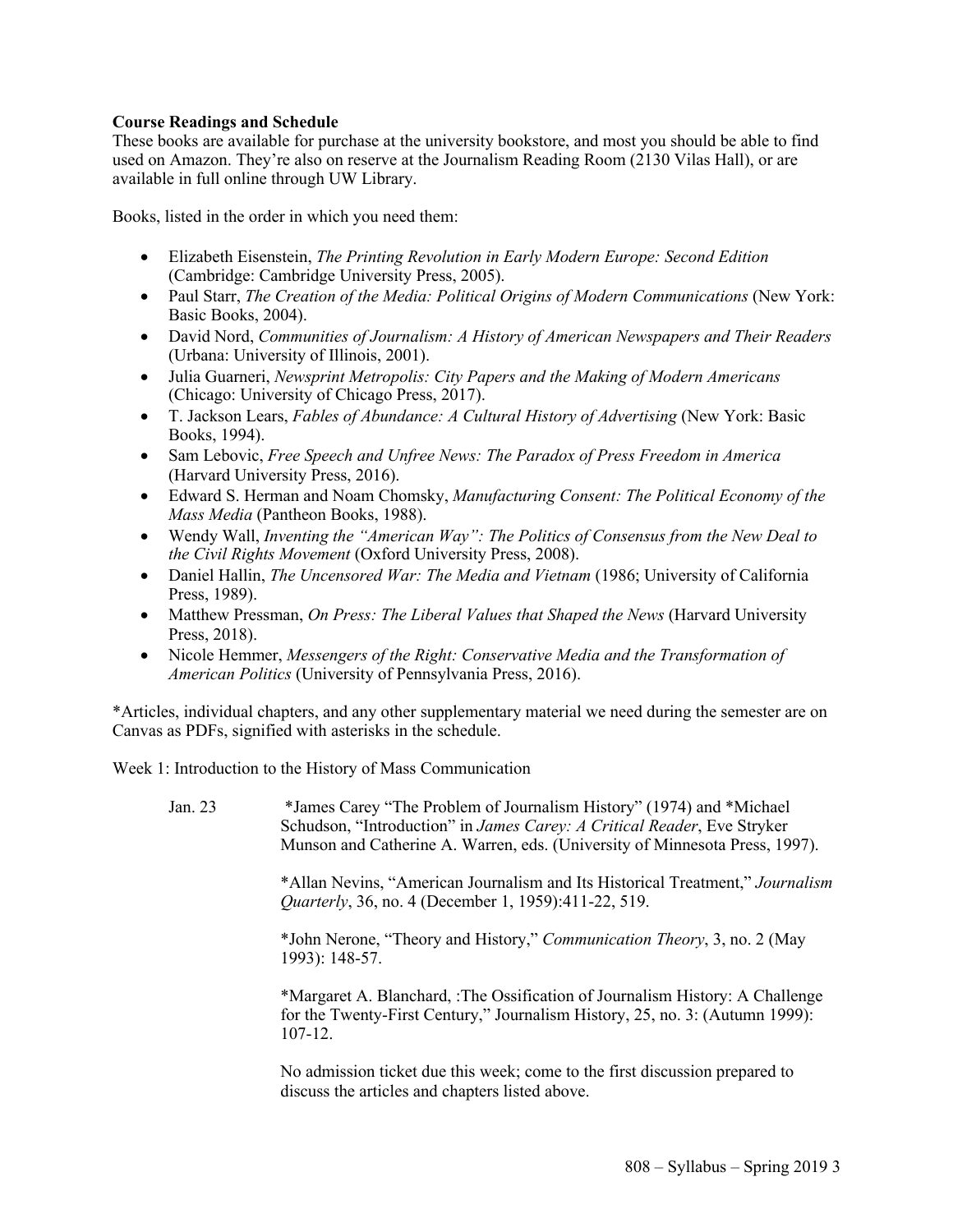#### Weeks 2-3: Origins

| Jan. 30 | Eisenstein, The Printing Revolution in Early Modern Europe                                                                                                            |
|---------|-----------------------------------------------------------------------------------------------------------------------------------------------------------------------|
|         | *Robert Darnton, "An Early Information Society: News and the Media in<br>Eighteenth-Century Paris," American Historical Review 105, no. 1 (February<br>$2000$ : 1-35. |
| Feb. 6  | Starr, <i>The Creation of the Media</i> , pp. ix-150                                                                                                                  |

## Weeks 4-5: Communities

| Feb. 13 | Nord, Communities of Journalism |
|---------|---------------------------------|
| Feb. 20 | Guarneri, Newsprint Metropolis  |

Week 6: Archives - Visit to the Wisconsin Historical Society during class on this day

Feb. 27 \*David Paul Nord, "The Practice of Historical Research," in *Mass Communication Research and Theory*, ed. by Guido H. Stempel III, David H. Weaver, and G. Cleveland Wilhoit (Boston: Allyn and Bacon, 2003)

> \*Marion Marzolf, "American Studies—Ideas for Media Historians?" *Journalism History* 5, no. 1 (Spring 1978): 1, 13-16.

> \*Jean Ward, "Interdisciplinary Research and Journalism Historians," *Journalism History* 5, no. 1 (Spring 1978): 1, 17-19.

In your ticket for this class about the readings, incorporate a paragraph describing how your current research agenda could benefit from archival research. Or, if you're a historian and all your research is archival, identify two collections at the Wisconsin Historical Society that could be useful to your future work.

Weeks 7-8: Advertising and Consumption

| March 6 | *Selections from Pamela Walker Laird, Advertising Progress |  |  |  |
|---------|------------------------------------------------------------|--|--|--|
|---------|------------------------------------------------------------|--|--|--|

\*Roland Marchand, "The Corporation Nobody Knew: Bruce Barton, Alfred Sloan and the Founding of the General Motors Family" *The Business History Review*, Vol. 65, No. 4, The Automobile Industry (Winter, 1991), pp. 825-875.

March 13 Lears, *Fables of Abundance*

Week 9 SPRING BREAK

Weeks 10-11: Freedom and Democracy

| March 27 | Lebovic, Free Speech and Unfree News                            |
|----------|-----------------------------------------------------------------|
|          | Starr, <i>The Creation of the Media</i> , Chapters 7, 8, 11, 12 |
| April 3  | Herman and Chomsky, Manufacturing Consent, Chapters TBD         |